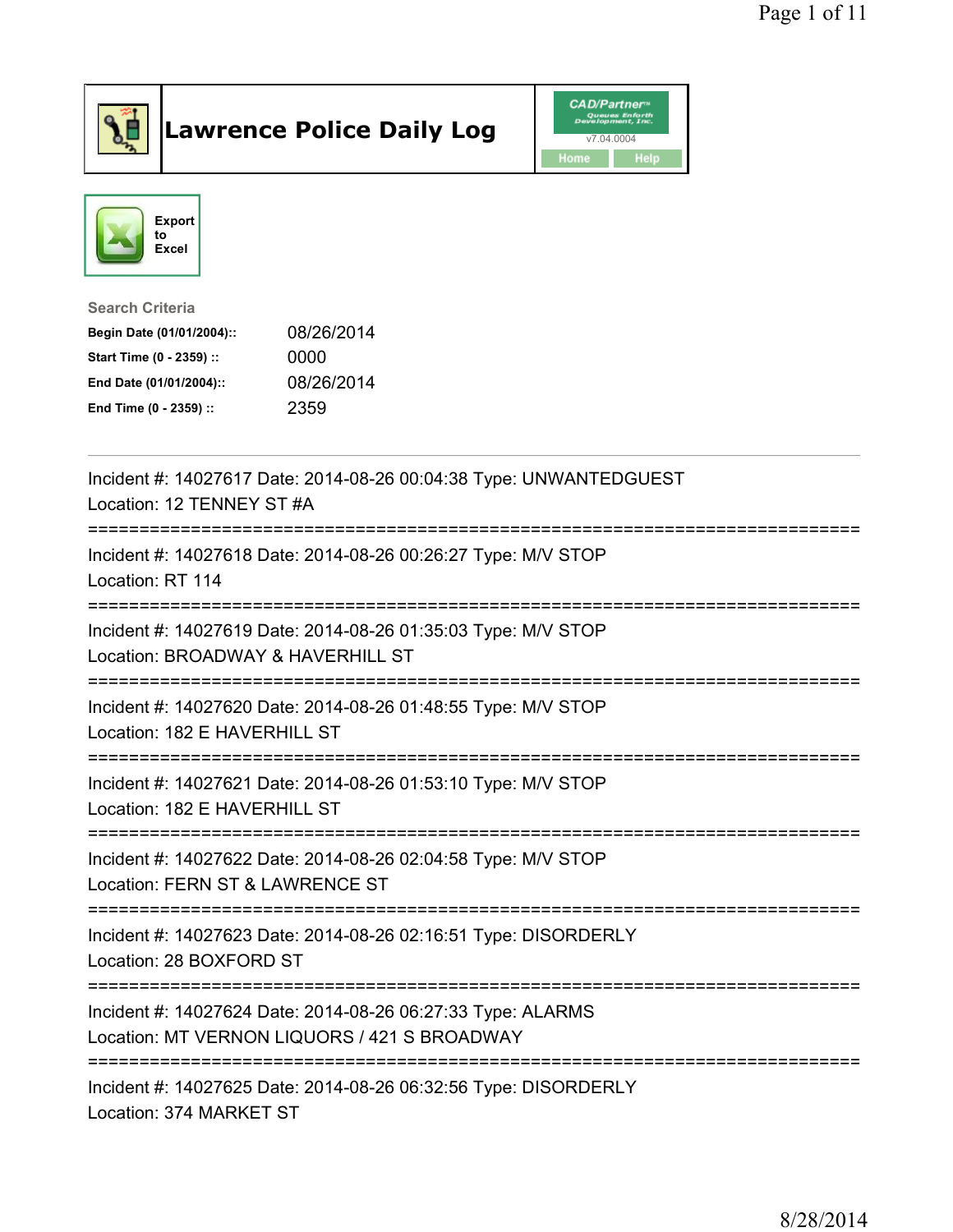| Incident #: 14027626 Date: 2014-08-26 06:35:25 Type: DISTURBANCE<br>Location: 45 W LAUREL ST                                             |
|------------------------------------------------------------------------------------------------------------------------------------------|
| Incident #: 14027627 Date: 2014-08-26 06:49:52 Type: MAL DAMG PROG<br>Location: S BROADWAY & SALEM ST                                    |
| Incident #: 14027628 Date: 2014-08-26 06:51:24 Type: AUTO ACC/NO PI<br>Location: FARNHAM ST & S UNION ST                                 |
| Incident #: 14027629 Date: 2014-08-26 06:53:47 Type: AUTO ACC/NO PI<br>Location: FARNHAM ST & S UNION ST<br>============================ |
| Incident #: 14027630 Date: 2014-08-26 07:26:40 Type: STOL/MV/PAS<br>Location: 18 DAISY ST                                                |
| Incident #: 14027631 Date: 2014-08-26 07:29:52 Type: LOCKOUT<br>Location: 662 HAVERHILL ST<br>=====================================      |
| Incident #: 14027632 Date: 2014-08-26 07:36:19 Type: M/V STOP<br>Location: AMESBURY ST & COMMON ST                                       |
| Incident #: 14027633 Date: 2014-08-26 07:36:36 Type: CK WELL BEING<br>Location: 256 E HAVERHILL ST FL 1ST                                |
| Incident #: 14027634 Date: 2014-08-26 08:06:14 Type: DOMESTIC/PAST<br>Location: 220 CARLETON ST                                          |
| Incident #: 14027635 Date: 2014-08-26 08:10:42 Type: M/V STOP<br>Location: 56 EXETER ST                                                  |
| Incident #: 14027636 Date: 2014-08-26 08:18:27 Type: CRUISER ACCID<br>Location: LAWRENCE ST & METHUEN ST                                 |
| Incident #: 14027637 Date: 2014-08-26 08:18:32 Type: MAL DAMAGE<br>Location: 399 HAMPSHIRE ST                                            |
| Incident #: 14027638 Date: 2014-08-26 08:24:24 Type: AUTO ACC/PED<br>Location: COMMON ST & LAWRENCE ST                                   |
| Incident #: 14027639 Date: 2014-08-26 08:28:18 Type: UNWANTEDGUEST                                                                       |

Location: 336 DADIX CT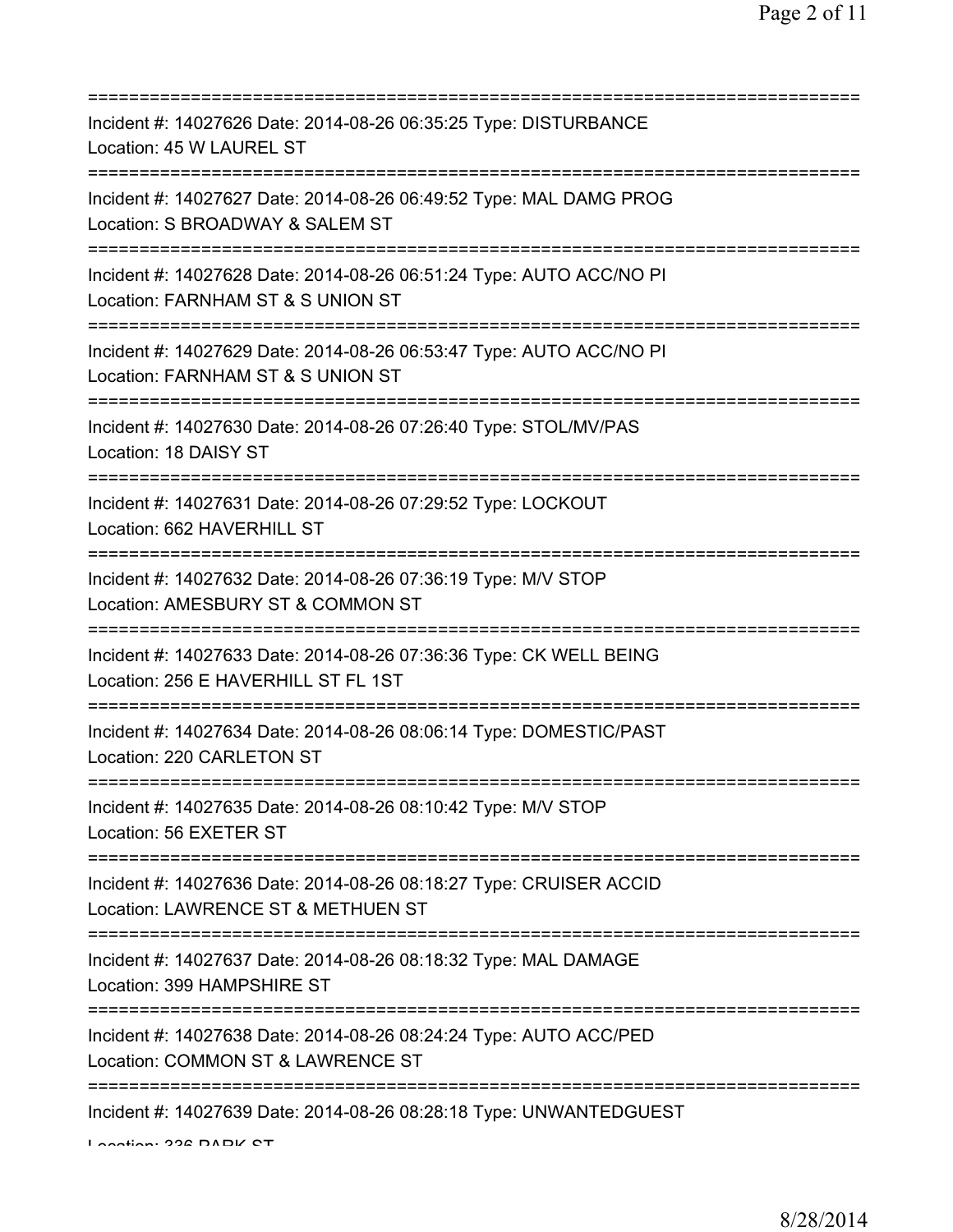| Incident #: 14027640 Date: 2014-08-26 08:34:23 Type: M/V STOP<br><b>Location: CENTRAL BRIDGE</b>                                   |
|------------------------------------------------------------------------------------------------------------------------------------|
| Incident #: 14027641 Date: 2014-08-26 08:45:24 Type: M/V STOP<br>Location: CANAL ST & HAMPSHIRE ST                                 |
| Incident #: 14027642 Date: 2014-08-26 08:59:19 Type: INVESTIGATION<br>Location: 90 LOWELL ST                                       |
| Incident #: 14027643 Date: 2014-08-26 09:01:22 Type: SUS PERS/MV<br>Location: 39 MAPLE ST<br>===================================== |
| Incident #: 14027644 Date: 2014-08-26 09:10:33 Type: DISTURBANCE<br>Location: 226 HIGH ST FL 1<br>===========================      |
| Incident #: 14027645 Date: 2014-08-26 09:11:21 Type: KEEP PEACE<br>Location: 6 FOREST ST #1                                        |
| Incident #: 14027646 Date: 2014-08-26 09:16:26 Type: SUS PERS/MV<br>Location: 94 BRADFORD ST                                       |
| Incident #: 14027647 Date: 2014-08-26 09:56:45 Type: M/V STOP<br>Location: 273 ESSEX ST                                            |
| Incident #: 14027648 Date: 2014-08-26 09:58:39 Type: B&E FOLLOW UP<br>Location: 65 BROOK ST                                        |
| Incident #: 14027649 Date: 2014-08-26 10:00:03 Type: PARK & WALK<br>Location: BROADWAY                                             |
| Incident #: 14027650 Date: 2014-08-26 10:01:21 Type: M/V STOP<br>Location: 77 S UNION ST                                           |
| Incident #: 14027651 Date: 2014-08-26 10:07:57 Type: DISORDERLY<br>Location: SULLIVAN PARK / null                                  |
| Incident #: 14027652 Date: 2014-08-26 10:15:06 Type: M/V STOP<br>Location: 186 S UNION ST                                          |
| Incident #: 14027653 Date: 2014-08-26 10:16:38 Type: 209A/SERVE                                                                    |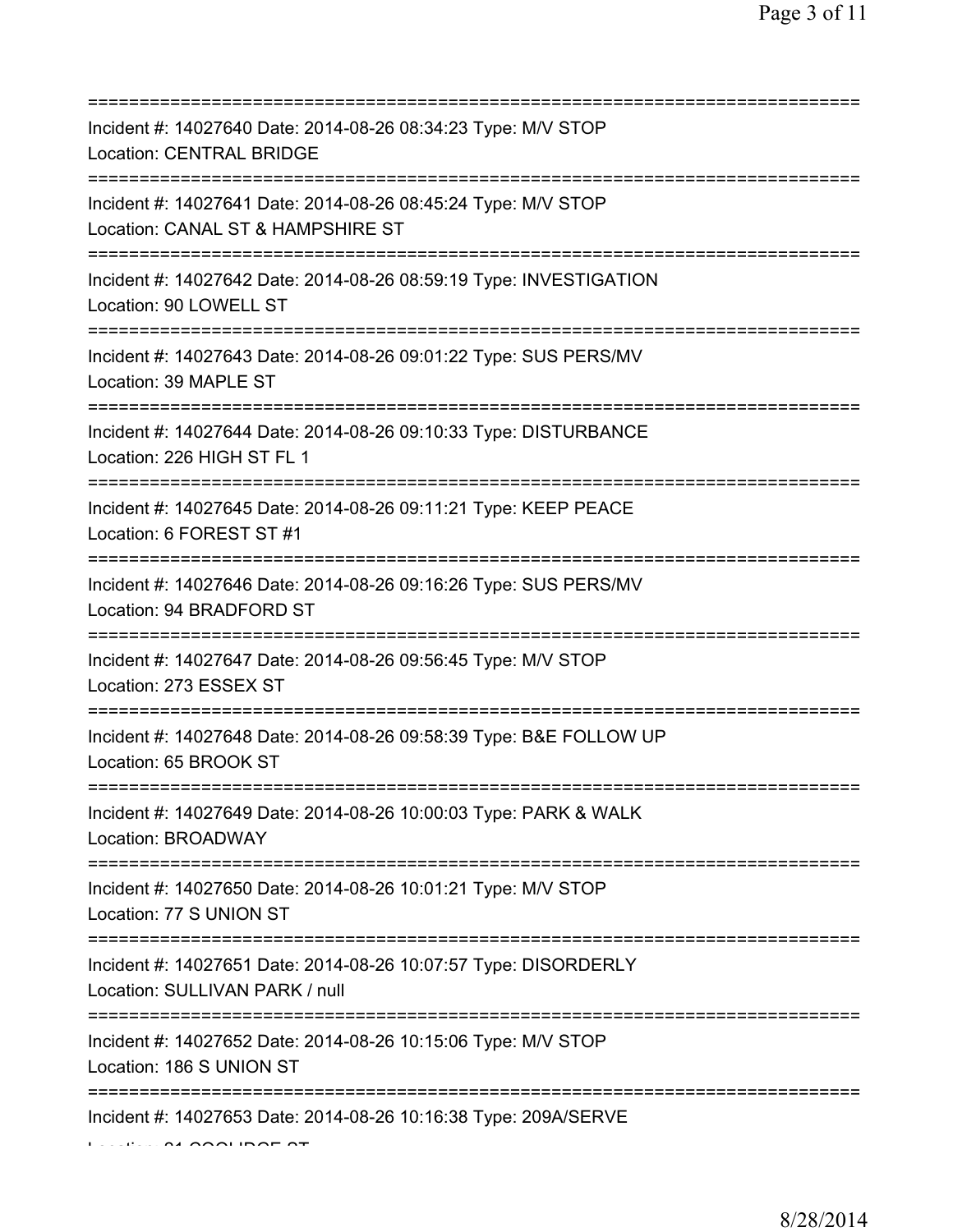=========================================================================== Incident #: 14027654 Date: 2014-08-26 10:17:41 Type: NEIGHBOR PROB Location: 14 BIRCH ST #1ST =========================================================================== Incident #: 14027655 Date: 2014-08-26 10:19:17 Type: AMBULANCE ASSSI Location: 329 HIGH ST =========================================================================== Incident #: 14027656 Date: 2014-08-26 10:24:42 Type: TOW OF M/V Location: 4 UNION ST =========================================================================== Incident #: 14027657 Date: 2014-08-26 10:26:15 Type: 209A/SERVE Location: 1 BEACON AV =========================================================================== Incident #: 14027658 Date: 2014-08-26 10:28:03 Type: TRESPASSING Location: 50 BROADWAY =========================================================================== Incident #: 14027659 Date: 2014-08-26 10:31:04 Type: B&E FOLLOW UP Location: 60 NEWBURY ST =========================================================================== Incident #: 14027660 Date: 2014-08-26 10:33:30 Type: SUS PERS/MV Location: 50 S BROADWAY =========================================================================== Incident #: 14027661 Date: 2014-08-26 10:39:18 Type: M/V STOP Location: ESSEX ST & JACKSON ST =========================================================================== Incident #: 14027662 Date: 2014-08-26 10:42:06 Type: B&E FOLLOW UP Location: 52 COMMON ST =========================================================================== Incident #: 14027663 Date: 2014-08-26 10:42:44 Type: ROBBERY ARMED Location: W LAUREL ST =========================================================================== Incident #: 14027664 Date: 2014-08-26 10:54:07 Type: M/V STOP Location: 365 HAVERHILL ST =========================================================================== Incident #: 14027665 Date: 2014-08-26 11:11:01 Type: M/V STOP Location: GRAFTON ST & WINTHROP AV =========================================================================== Incident #: 14027666 Date: 2014-08-26 11:16:20 Type: ALARM/BURG Location: 7 RICHMOND CT =========================================================================== Incident #: 14027667 Date: 2014-08-26 11:23:01 Type: 209A/SERVE

Location: 32 BROOK ST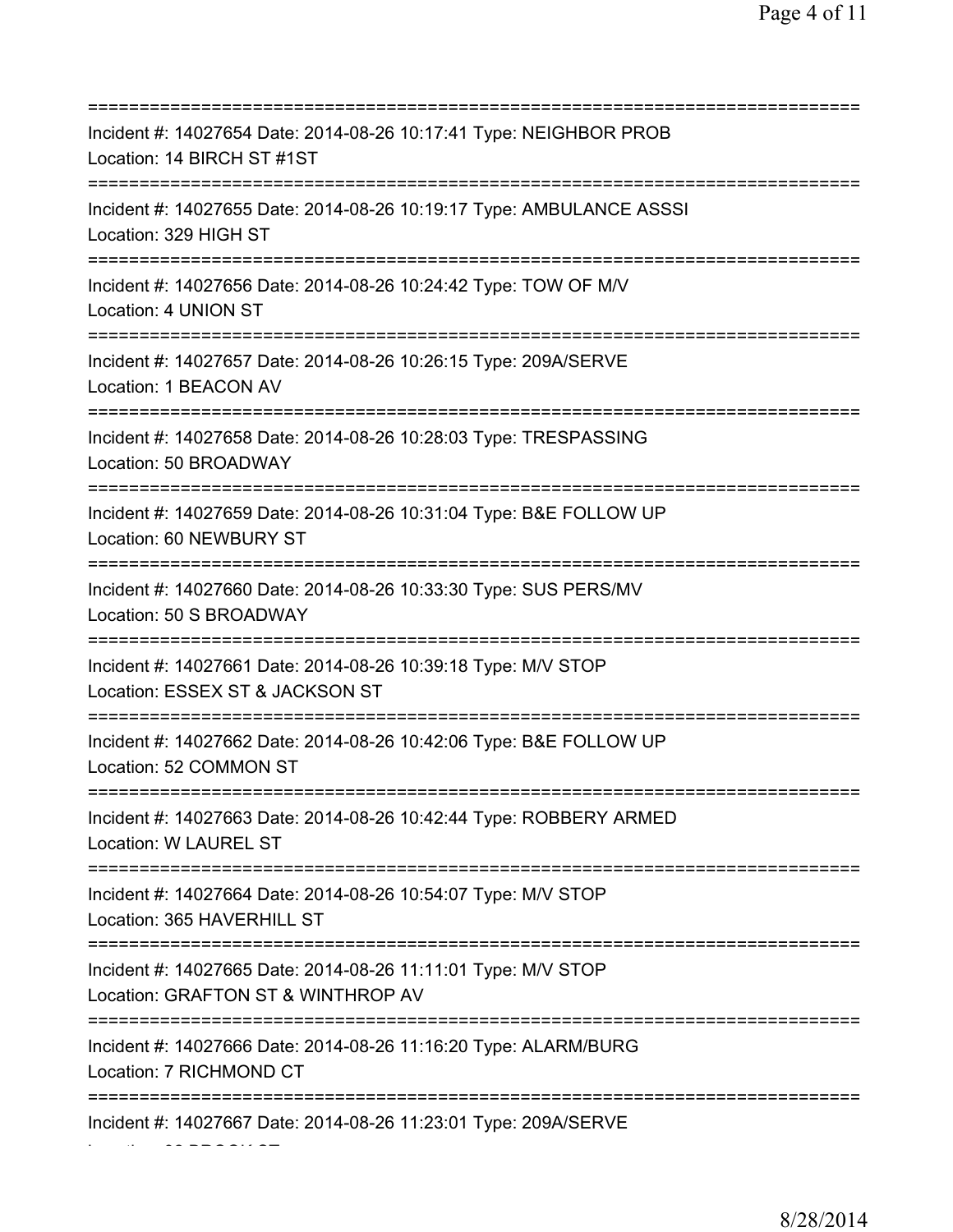| Incident #: 14027668 Date: 2014-08-26 11:25:38 Type: M/V STOP<br>Location: GRAFTON ST & WINTHROP AV<br>================================= |
|------------------------------------------------------------------------------------------------------------------------------------------|
| Incident #: 14027669 Date: 2014-08-26 11:26:47 Type: M/V STOP<br>Location: BRADFORD ST & BROADWAY                                        |
| Incident #: 14027670 Date: 2014-08-26 11:35:34 Type: 209A/SERVE<br>Location: 9 ELM ST<br>=====================================           |
| Incident #: 14027671 Date: 2014-08-26 11:42:41 Type: M/V STOP<br>Location: CAMBRIDGE ST & S UNION ST<br>==========================       |
| Incident #: 14027672 Date: 2014-08-26 11:46:47 Type: M/V STOP<br>Location: 196 BROADWAY                                                  |
| Incident #: 14027673 Date: 2014-08-26 11:48:16 Type: M/V STOP<br>Location: 76 WATER ST                                                   |
| Incident #: 14027674 Date: 2014-08-26 11:52:24 Type: M/V STOP<br>Location: 196 BROADWAY                                                  |
| Incident #: 14027675 Date: 2014-08-26 11:55:02 Type: 209A/SERVE<br>Location: 43 WILMOT ST                                                |
| Incident #: 14027676 Date: 2014-08-26 11:56:57 Type: AUTO ACC/UNK PI<br>Location: 49 PLEASANT ST                                         |
| Incident #: 14027677 Date: 2014-08-26 11:59:02 Type: M/V STOP<br>Location: BOXFORD ST & S UNION ST                                       |
| ================================<br>Incident #: 14027678 Date: 2014-08-26 12:01:10 Type: MV/BLOCKING<br>Location: 48 WOODLAND ST         |
| ======================================<br>Incident #: 14027679 Date: 2014-08-26 12:02:28 Type: WARRANT SERVE<br>Location: 29 BEVEL ST    |
| Incident #: 14027681 Date: 2014-08-26 12:09:24 Type: CK WELL BEING<br>Location: 75 HILLSIDE AV                                           |
| Incident #: 14027680 Date: 2014-08-26 12:11:14 Type: INVESTIGATION                                                                       |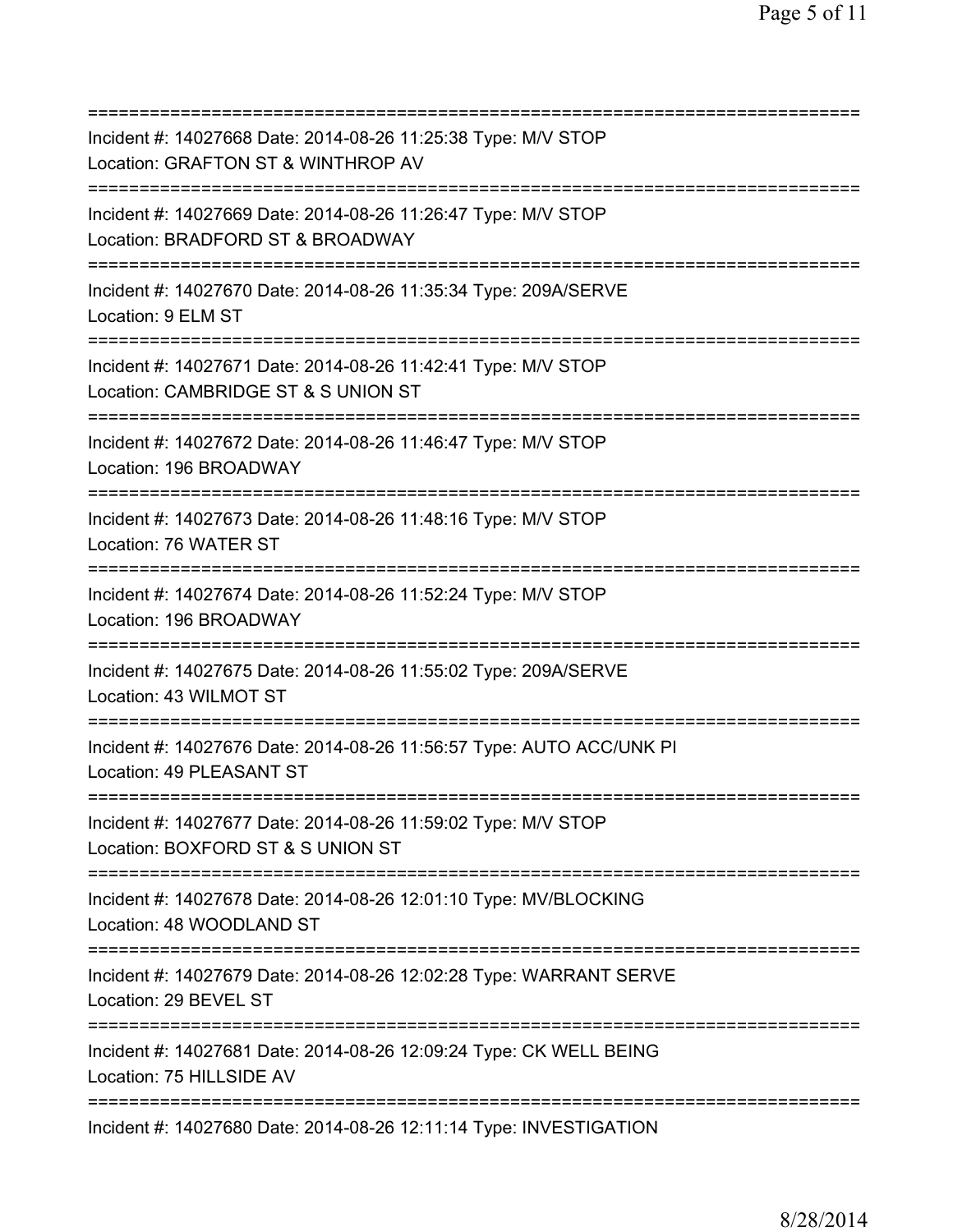| Incident #: 14027682 Date: 2014-08-26 12:20:34 Type: M/V STOP<br>Location: HAVERHILL ST & WHITE ST                                         |
|--------------------------------------------------------------------------------------------------------------------------------------------|
| ===========================<br>Incident #: 14027683 Date: 2014-08-26 12:27:34 Type: M/V STOP<br>Location: HAMPSHIRE ST & TREMONT ST        |
| Incident #: 14027684 Date: 2014-08-26 12:29:43 Type: M/V STOP<br>Location: CENTRAL BRIDGE                                                  |
| Incident #: 14027685 Date: 2014-08-26 12:41:40 Type: M/V STOP<br>Location: BROADWAY & METHUEN ST<br>=====================================  |
| Incident #: 14027686 Date: 2014-08-26 12:45:16 Type: AUTO ACC/UNK PI<br>Location: 495 RIVERSIDE DR<br>==================================== |
| Incident #: 14027687 Date: 2014-08-26 12:47:23 Type: M/V STOP<br>Location: S UNION & BAILEY ST<br>================                         |
| Incident #: 14027688 Date: 2014-08-26 12:50:09 Type: STOL/MV/PAS<br>Location: 108 NEWBURY ST                                               |
| Incident #: 14027689 Date: 2014-08-26 13:43:16 Type: SHOPLIFTING<br>Location: 135 BROADWAY                                                 |
| Incident #: 14027690 Date: 2014-08-26 13:44:31 Type: DISORDERLY<br>Location: BROADWAY & TREMONT ST                                         |
| Incident #: 14027691 Date: 2014-08-26 13:47:10 Type: DRUG VIO<br>Location: HAMPSHIRE ST & PARK ST                                          |
| Incident #: 14027692 Date: 2014-08-26 14:24:02 Type: KEEP PEACE<br>Location: APPLETON ST & METHUEN ST<br>================================= |
| Incident #: 14027693 Date: 2014-08-26 14:39:05 Type: SUS PERS/MV<br>Location: BURGER KING / 187 BROADWAY                                   |
| ===========================<br>Incident #: 14027694 Date: 2014-08-26 14:41:14 Type: GUN CALL<br>Location: WEST ST                          |
| Incident #: 14027695 Date: 2014-08-26 14:54:03 Type: B&E/PAST                                                                              |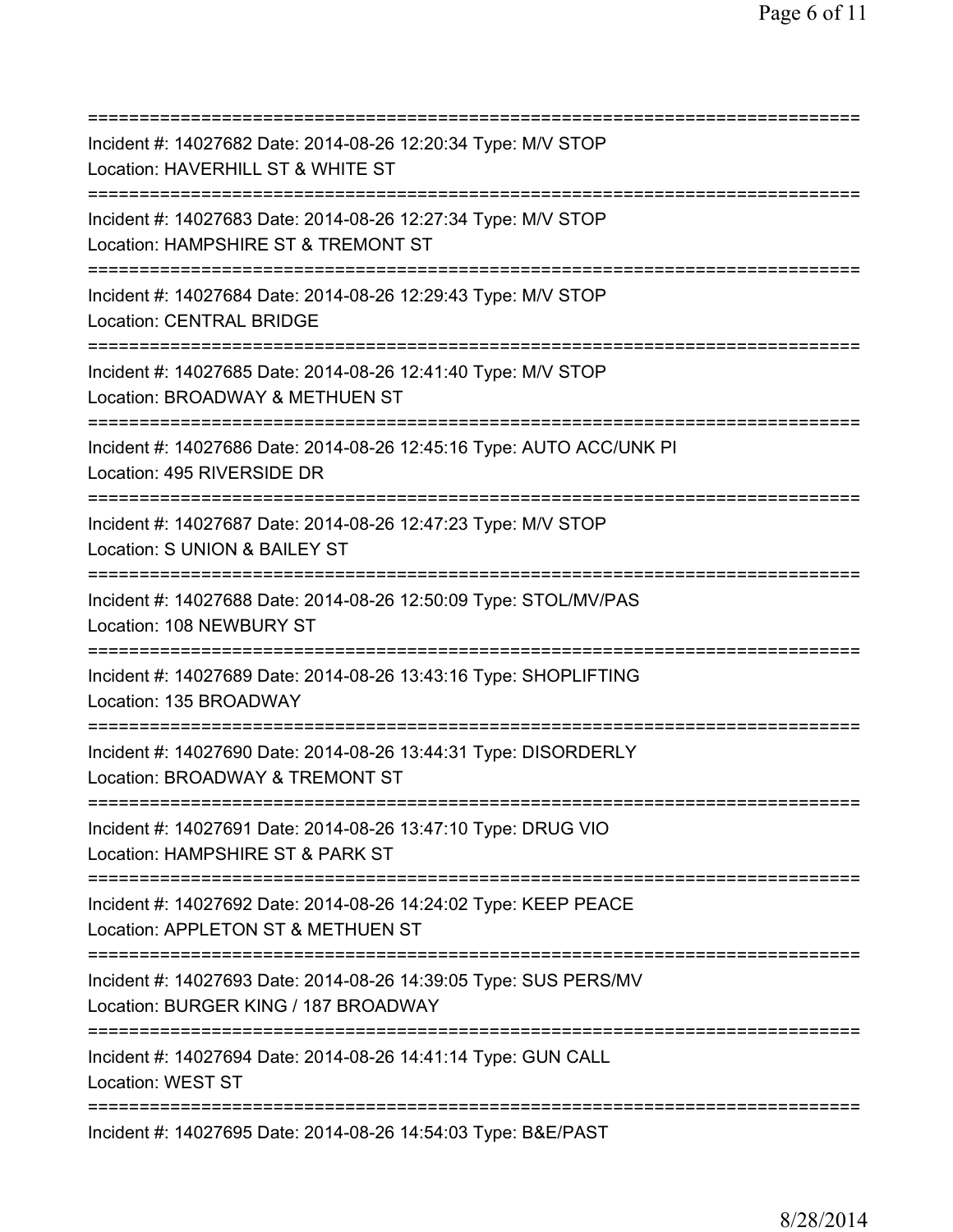Location: 29 MARLBORO ST =========================================================================== Incident #: 14027696 Date: 2014-08-26 15:24:09 Type: MV/BLOCKING Location: TARBOX SCHOOL / 59 ALDER ST =========================================================================== Incident #: 14027697 Date: 2014-08-26 15:29:05 Type: DRUG VIO Location: 40 CEDAR ST =========================================================================== Incident #: 14027698 Date: 2014-08-26 15:37:27 Type: AUTO ACC/NO PI Location: E HAVERHILL ST & ROLLINS ST =========================================================================== Incident #: 14027699 Date: 2014-08-26 15:40:28 Type: M/V STOP Location: 46 CROSS ST =========================================================================== Incident #: 14027700 Date: 2014-08-26 15:52:38 Type: MV/BLOCKING Location: 24 BROOK ST =========================================================================== Incident #: 14027701 Date: 2014-08-26 15:52:45 Type: MV/BLOCKING Location: 26 ALLSTON ST =========================================================================== Incident #: 14027702 Date: 2014-08-26 15:56:16 Type: WARRANT SERVE Location: 205 BROADWAY =========================================================================== Incident #: 14027703 Date: 2014-08-26 16:13:49 Type: DOMESTIC/PROG Location: 11 BUSWELL ST FL 1ST =========================================================================== Incident #: 14027704 Date: 2014-08-26 16:16:15 Type: HIT & RUN M/V Location: 338 AMES ST =========================================================================== Incident #: 14027705 Date: 2014-08-26 16:25:57 Type: B&E/MV/ATTEMP Location: 20 THORNDIKE ST =========================================================================== Incident #: 14027706 Date: 2014-08-26 16:34:41 Type: DISTURBANCE Location: 18 LINDEN ST FL 1 =========================================================================== Incident #: 14027707 Date: 2014-08-26 17:07:17 Type: AUTO ACC/PED Location: CABOT RD & CHICKERING ST =========================================================================== Incident #: 14027708 Date: 2014-08-26 17:34:44 Type: DISTURBANCE Location: 6 FOREST ST FL 3 =========================================================================== Incident #: 14027709 Date: 2014 08 26 17:42:13 Type: M/V STOP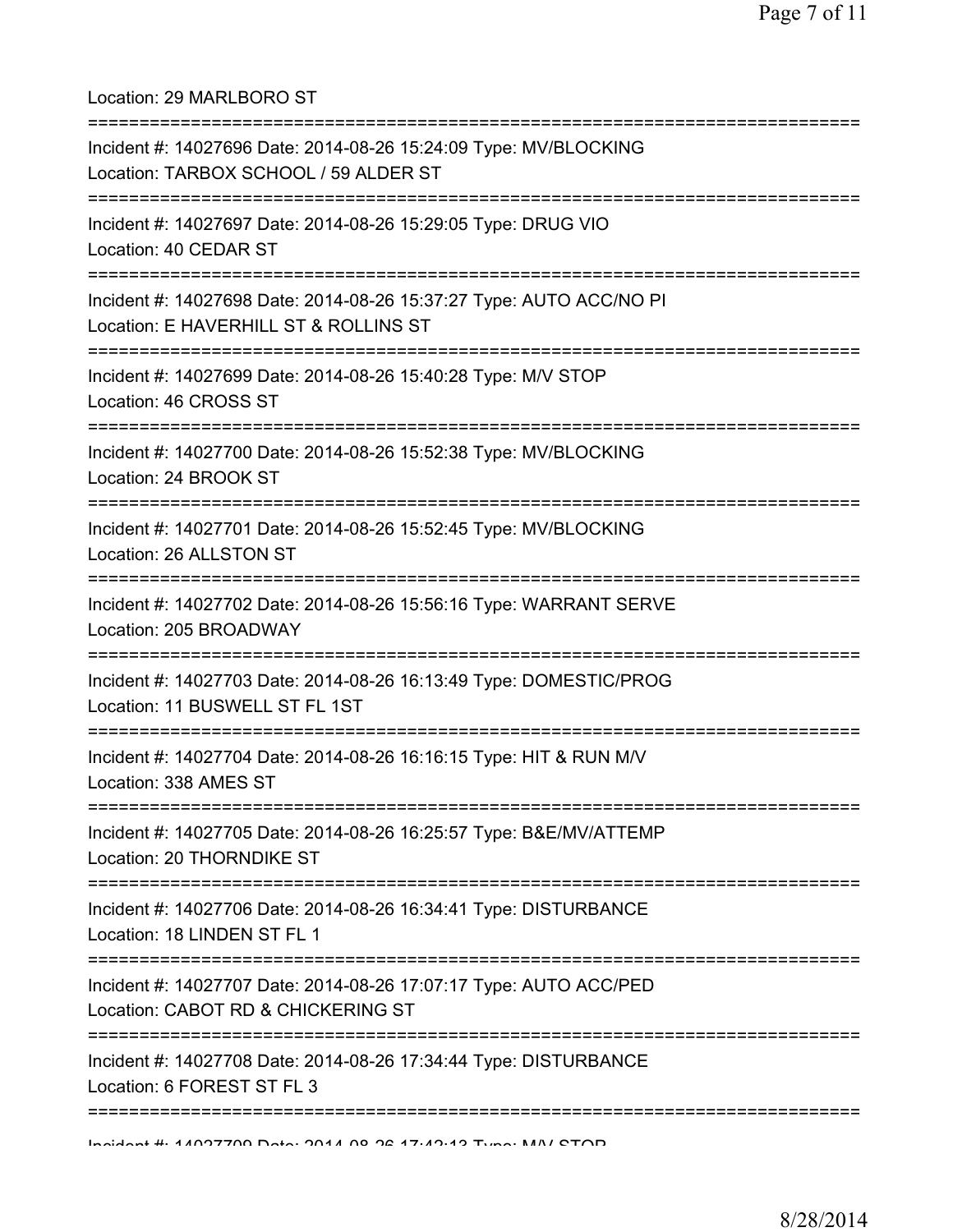| Location: 67 WINTHROP AV                                                                                                   |
|----------------------------------------------------------------------------------------------------------------------------|
| Incident #: 14027710 Date: 2014-08-26 17:48:29 Type: B&E/MV/PAST<br>Location: 76 MARKET ST                                 |
| Incident #: 14027711 Date: 2014-08-26 18:16:24 Type: M/V STOP<br>Location: CAMBRIDGE ST & PHILLIPS ST                      |
| Incident #: 14027712 Date: 2014-08-26 18:17:06 Type: M/V STOP<br>Location: EXETER ST & PHILLIPS ST                         |
| Incident #: 14027713 Date: 2014-08-26 18:29:32 Type: M/V STOP<br>Location: ACTON ST & BROADWAY                             |
| Incident #: 14027714 Date: 2014-08-26 18:38:11 Type: DISORDERLY<br>Location: EVERETT ST & ROWE ST                          |
| Incident #: 14027715 Date: 2014-08-26 18:45:06 Type: STOL/MV/PAS<br>Location: 18 DAISY ST                                  |
| Incident #: 14027716 Date: 2014-08-26 19:01:58 Type: M/V STOP<br>Location: 55 UNION ST<br>================================ |
| Incident #: 14027717 Date: 2014-08-26 19:12:00 Type: M/V STOP<br>Location: ORCHARD ST & UNION ST                           |
| Incident #: 14027718 Date: 2014-08-26 19:15:08 Type: M/V STOP<br>Location: HAVERHILL ST & OXFORD ST                        |
| Incident #: 14027719 Date: 2014-08-26 19:16:13 Type: FIRE<br>Location: 4 BERNARD AV                                        |
| Incident #: 14027720 Date: 2014-08-26 19:18:54 Type: STOL/MV/PAS<br>Location: 74 NEWBURY ST                                |
| Incident #: 14027721 Date: 2014-08-26 19:20:27 Type: PARK & WALK<br>Location: BROADWAY & HAVERHILL ST                      |
| Incident #: 14027722 Date: 2014-08-26 19:29:01 Type: MISSING PERS<br>Location: 71 ELM ST                                   |
|                                                                                                                            |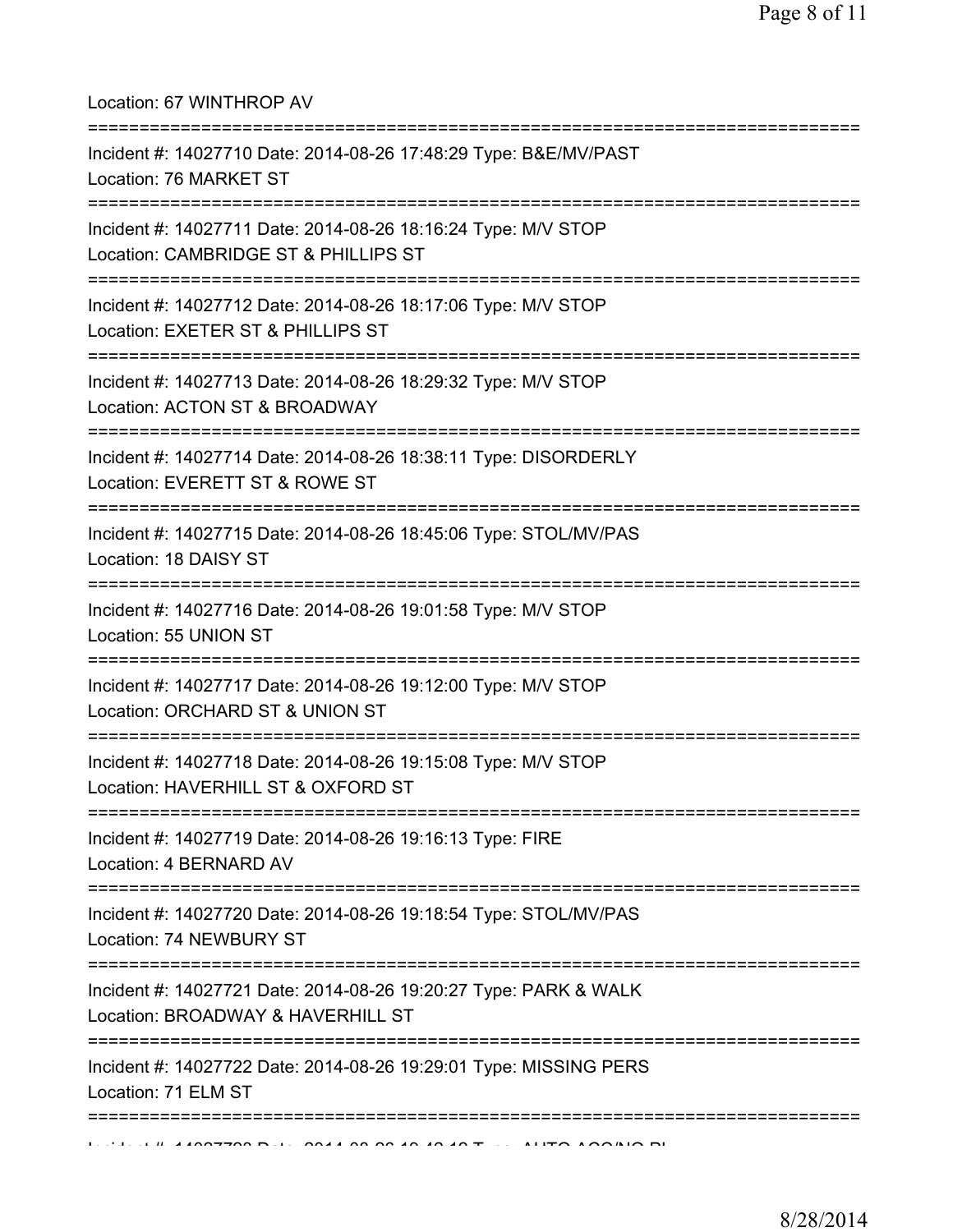| Location: CURRANT HILL RD                                                                                                            |
|--------------------------------------------------------------------------------------------------------------------------------------|
| Incident #: 14027724 Date: 2014-08-26 19:49:27 Type: NOISE ORD<br>Location: AMES ST & YALE ST                                        |
| Incident #: 14027725 Date: 2014-08-26 19:52:25 Type: DISTURBANCE<br>Location: 82 BENNINGTON ST #LEFT FL 3<br>:====================== |
| Incident #: 14027726 Date: 2014-08-26 19:57:00 Type: M/V STOP<br>Location: 85 SALEM ST                                               |
| Incident #: 14027727 Date: 2014-08-26 20:11:04 Type: KEEP PEACE<br>Location: 37 BELMONT ST<br>====================================   |
| Incident #: 14027728 Date: 2014-08-26 20:14:54 Type: A&B PAST<br>Location: 15 BELMONT ST                                             |
| Incident #: 14027729 Date: 2014-08-26 20:18:22 Type: M/V STOP<br>Location: BRADFORD ST & BROADWAY                                    |
| Incident #: 14027730 Date: 2014-08-26 20:26:11 Type: M/V STOP<br>Location: FRANKLIN ST & LOWELL ST                                   |
| Incident #: 14027731 Date: 2014-08-26 20:29:55 Type: ASSSIT OTHER PD<br>Location: 55 SPRINGFIELD ST                                  |
| Incident #: 14027732 Date: 2014-08-26 20:31:51 Type: 209A/SERVE<br>Location: 22 BYRON AV                                             |
| Incident #: 14027733 Date: 2014-08-26 20:39:13 Type: AUTO ACC/PED<br>Location: LAWRENCE ST & PARK ST                                 |
| Incident #: 14027734 Date: 2014-08-26 20:42:09 Type: ASSSIT OTHER PD<br>Location: 24 WARREN ST                                       |
| Incident #: 14027735 Date: 2014-08-26 20:53:11 Type: NOISE ORD<br>Location: 388 HAMPSHIRE ST                                         |
| Incident #: 14027736 Date: 2014-08-26 21:03:53 Type: B&E/PAST<br>Location: 42 E HAVERHILL ST FL 3                                    |
|                                                                                                                                      |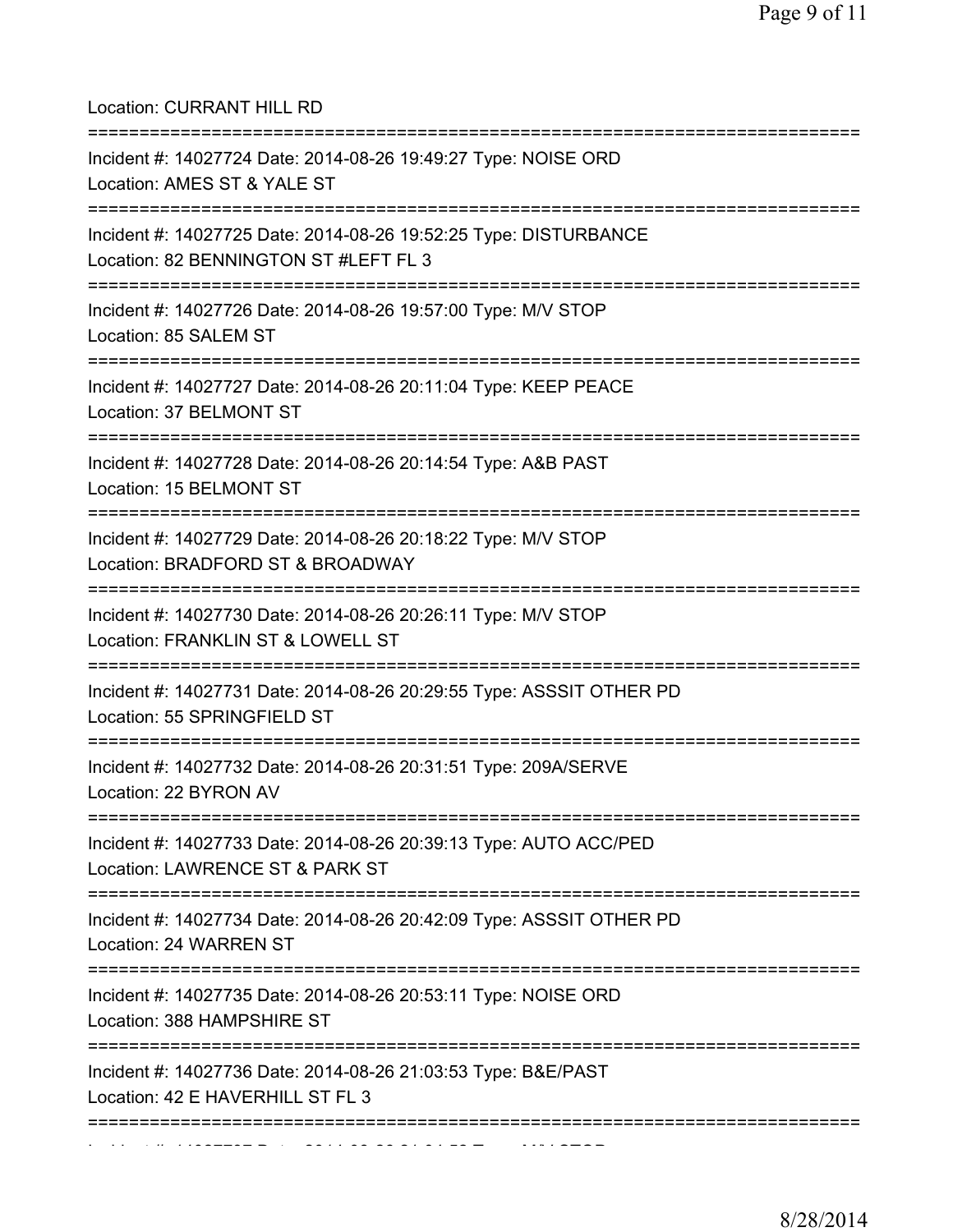Location: COMMON ST & HAMPSHIRE ST =========================================================================== Incident #: 14027738 Date: 2014-08-26 21:07:00 Type: SUS PERS/MV Location: COMMON / COMMON ST & LAWRENCE ST =========================================================================== Incident #: 14027739 Date: 2014-08-26 21:32:23 Type: M/V STOP Location: BUTLER & WARREN ST =========================================================================== Incident #: 14027740 Date: 2014-08-26 21:34:08 Type: SUS PERS/MV Location: MEDFORD ST =========================================================================== Incident #: 14027741 Date: 2014-08-26 21:35:32 Type: CK WELL BEING Location: 18 FRANKLIN ST #211 =========================================================================== Incident #: 14027742 Date: 2014-08-26 21:54:57 Type: A&B PROG Location: 38 E LAUREL ST =========================================================================== Incident #: 14027743 Date: 2014-08-26 21:56:32 Type: SUS PERS/MV Location: PARTHUM SCHOOL / 255 E HAVERHILL ST =========================================================================== Incident #: 14027744 Date: 2014-08-26 21:58:09 Type: SUS PERS/MV Location: RIVERVIEW PL & WATER ST =========================================================================== Incident #: 14027745 Date: 2014-08-26 22:09:20 Type: DOMESTIC/PROG Location: 32 LAWRENCE ST #27 =========================================================================== Incident #: 14027746 Date: 2014-08-26 22:16:18 Type: 209A/SERVE Location: 6 DIAMOND ST #27 =========================================================================== Incident #: 14027747 Date: 2014-08-26 22:55:49 Type: ALARM/BURG Location: SAN JOSE CALLING CENTER / 345 LOWELL ST =========================================================================== Incident #: 14027748 Date: 2014-08-26 22:56:57 Type: M/V STOP Location: BAILEY ST & PARKER ST =========================================================================== Incident #: 14027749 Date: 2014-08-26 22:57:58 Type: UNWANTEDGUEST Location: 17 HOLT ST =========================================================================== Incident #: 14027750 Date: 2014-08-26 23:14:03 Type: ROBBERY PAST Location: 58 BIRCHWOOD RD ===========================================================================